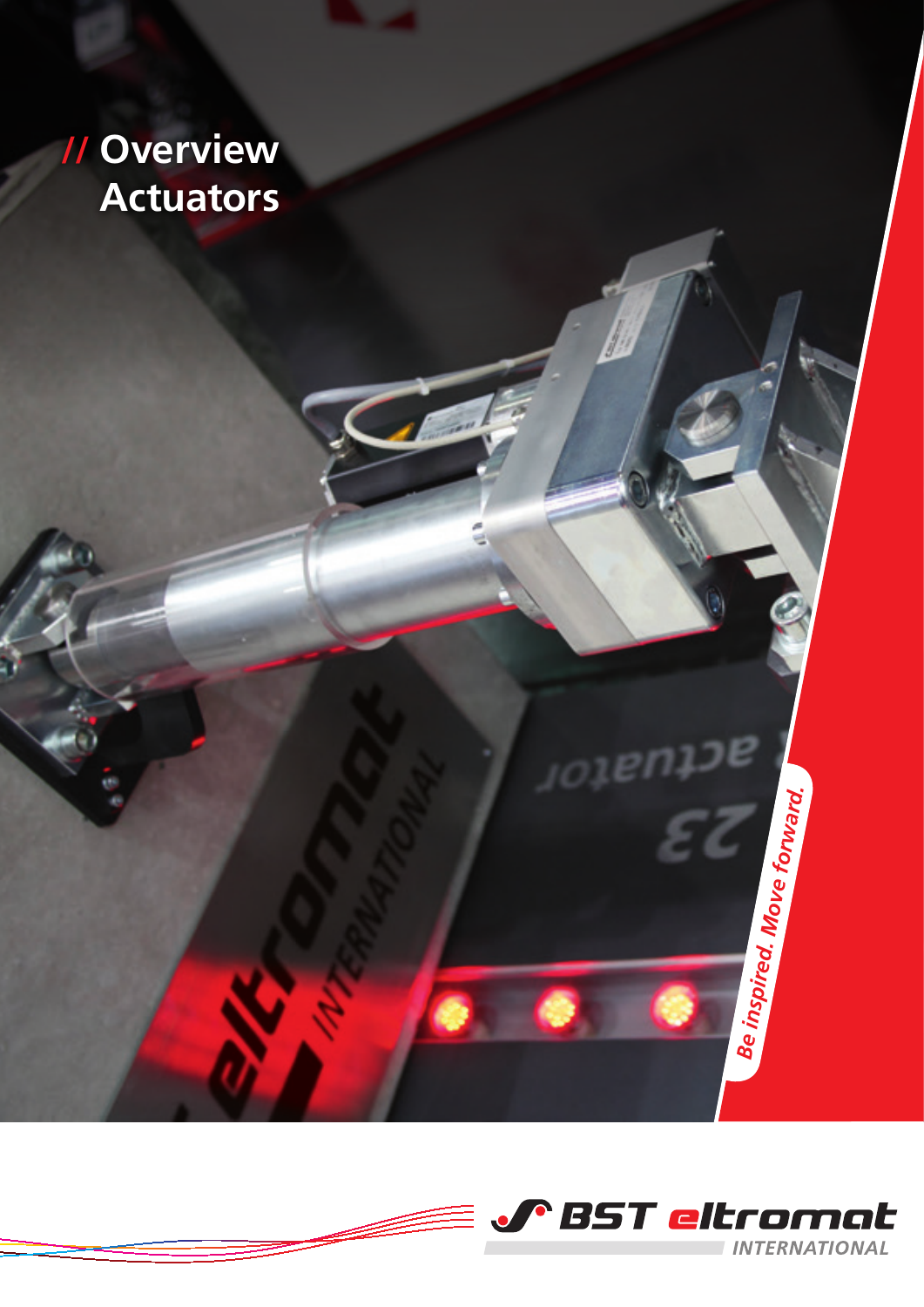### **COMPARISON OF ACTUATORS**

### **High-performance position control for any application**

#### **Motor-driven actuators**

Motor-driven actuating drives are used wherever a very fast response to web position changes is needed. The actuator can be connected directly to the controller.

Ready-to-install designs mean quick, cost-effective assembly which is particularly beneficial for retrofitting existing systems.

#### **Features of BST eltromat's actuators:**

- Wear-resistant DC motors
- Ball screw spindle drives for a long service life and minimum backlash
- Designed for curved and linear correcting movements
- Various combinations of actuation path, force and speed possible
- Available with or without position feedback (precise capturing of current actuating drive position) and electronic end position switch-off
- Maintenance-free

#### **Performance data**

BST eltromat actuators can be used in combination with our guiding devices for a variety of web guiding tasks. We offer electric drives with actuating forces of up to 9,000 N and strokes of up to 300 mm with or without position feedback.

The actuating forces of our hydraulic power units reach up to 20,000 N with various strokes.

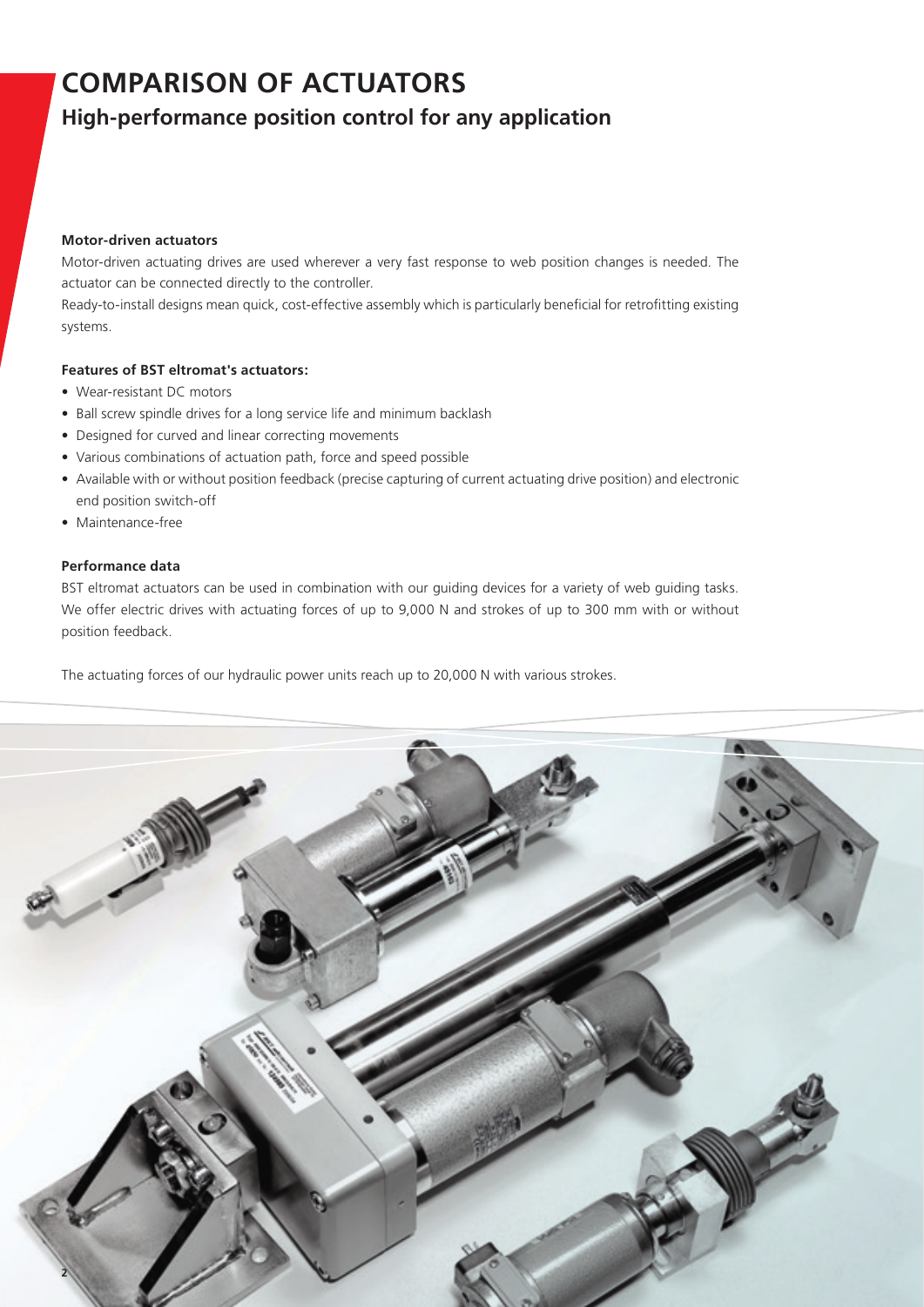

 $\mathcal{L}_{\mathcal{A}}$ 

Actuator EMS 18 Up to 200 mm stroke with max. 840 N



Actuator EMS 22 Up to 195 mm stroke with max. 2,250 N



Actuator EMS 21 Up to 195 mm stroke with max. 1,680 N



Actuator EMS 23 Up to 300 mm stroke with max. 9,000 N



**max. positioning**